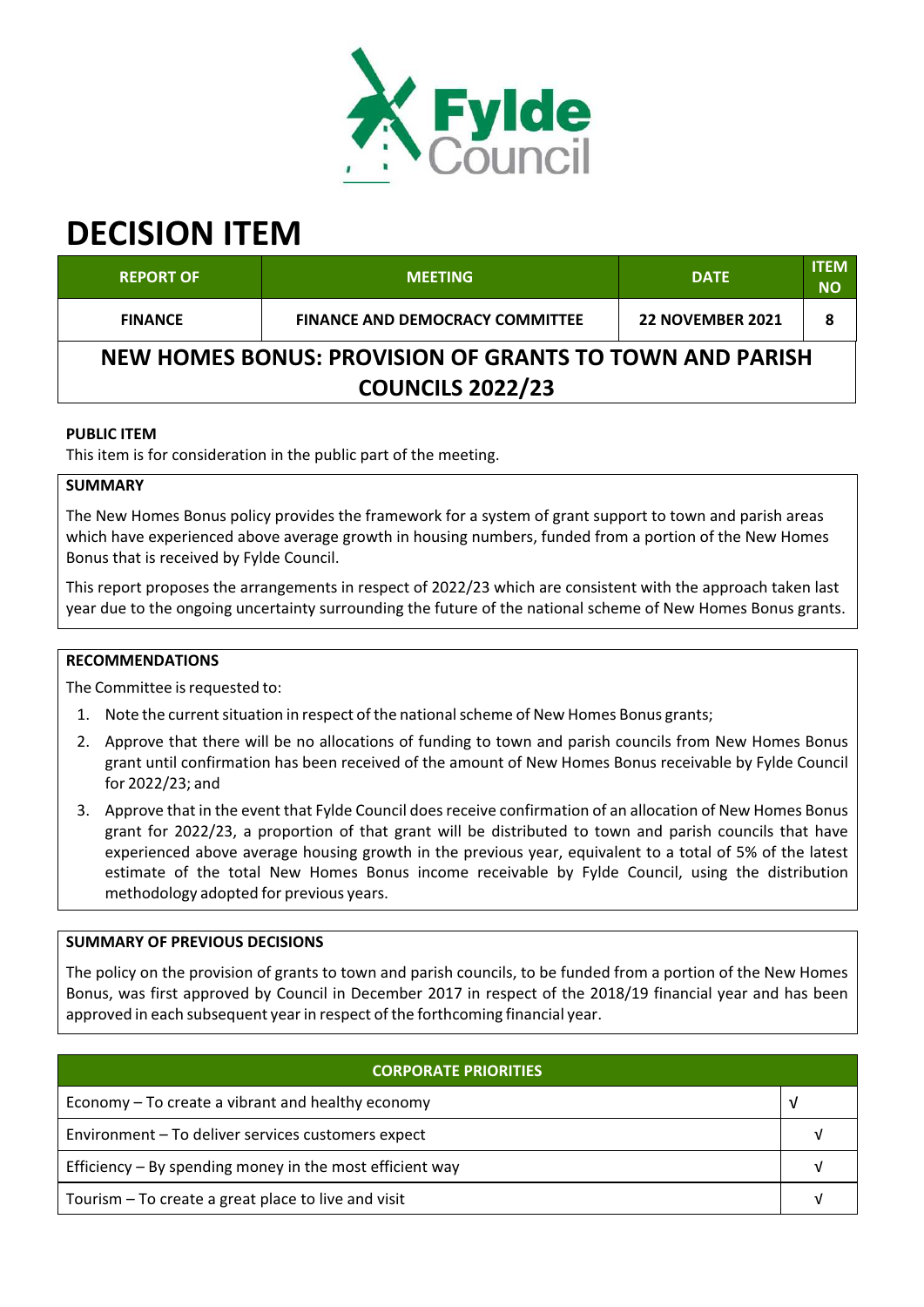## **REPORT**

#### **1. Background**

1.1 For the financial year 2018/19 Fylde Council introduced a new initiative by which a proportion of total New Homes Bonus (NHB) funding that the council receives is allocated to town and parish councils to help alleviate the impacts of housing growth on local communities. For each year the total grant funding distributed has been a figure equivalent to 5% of the latest estimate of the total New Homes Bonus income receivable by Fylde council forthat year. Grants are calculated by reference to housing growth above a 0.4% growth baseline level in each town or parish area.

Previous total allocations to town and parish councils under the scheme have been:

| 2018/19 | £65,500 |
|---------|---------|
| 2019/20 | £68,950 |
| 2020/21 | £75,500 |
| 2021/22 | £58,049 |

### **2. Update to the scheme of provision of NHB‐funded grantsto town and parish councilsfor 2022/23.**

- 2.1 In the years 2018/19 to 2020/21 the sums to be distributed have been approved at the November/December cycle of council meetings in order that amounts to be provided to each qualifying town and parish council can be notified prior to completion of the budget‐setting process by each town or parish council. Previously it was possible to estimate the amount of NHB for the coming year with a degree of certainty as the scheme had been embedded for a number of years, albeit with some changes to the scheme during the period.
- 2.2 However, at present there is uncertainty around the future of the national scheme beyond the current year, especially in the light of current national funding pressures created by the various covid supportschemesto businesses and individuals. Earlier this year the government consulted on the future of the national New Homes Bonus scheme with the consultation indicating the possibility of changes to the existing arrangements. The outcome of the consultation is yet to be published. It is conceivable that NHB funding for 2022/23 will be restricted to the legacy payments in respect of previous years; or that there will be no NHB funding whatsoever to local authorities in 2022/23; or that there will be a further single‐year allocation for 2022/23.
- 2.3 It is unlikely that there will be any clarity about the future of the NHB scheme until the local government finance settlement is announced in mid‐December 2021. It will not be possible, therefore, for NHB grant distribution to town and parish councilsto be considered in the usual timescales.
- 2.4 Consequently it is proposed that there will be no approval of NHB grant allocations to town and parish councils until confirmation has been received of the amount of New Homes Bonus receivable by Fylde Council for 2022/23.
- 2.5. If, in due course, Fylde Council does receive confirmation of an allocation of New Homes Bonus grant for 2022/23, it is proposed that a proportion of that grant will again be distributed to town and parish councils that have experienced above average housing growth in the previous year, equivalent to a total of 5% of the latest estimate of the total New Homes Bonusincome receivable by Fylde Council. An updated Policy on the Provision of New Homes Bonus Grants is attached at Appendix A should there be such a scheme for 2022/23.
- 2.6 If grants are to be distributed to town and parish councils under the scheme for 2022/23 it is proposed that the distribution methodology adopted for previous years will be used to calculate the grant allocations for 2022/23.
- 2.7 It is acknowledged that the timing of events may require that amounts to be provided to each qualifying town and parish council cannot be notified prior to completion of the budget‐setting process by each town or parish council.
- 2.8 If the recommendations are approved, town and parish councils will be advised to agree their revenue and capital spending plans for 2022/23, including the setting of the town or parish council tax precept for the